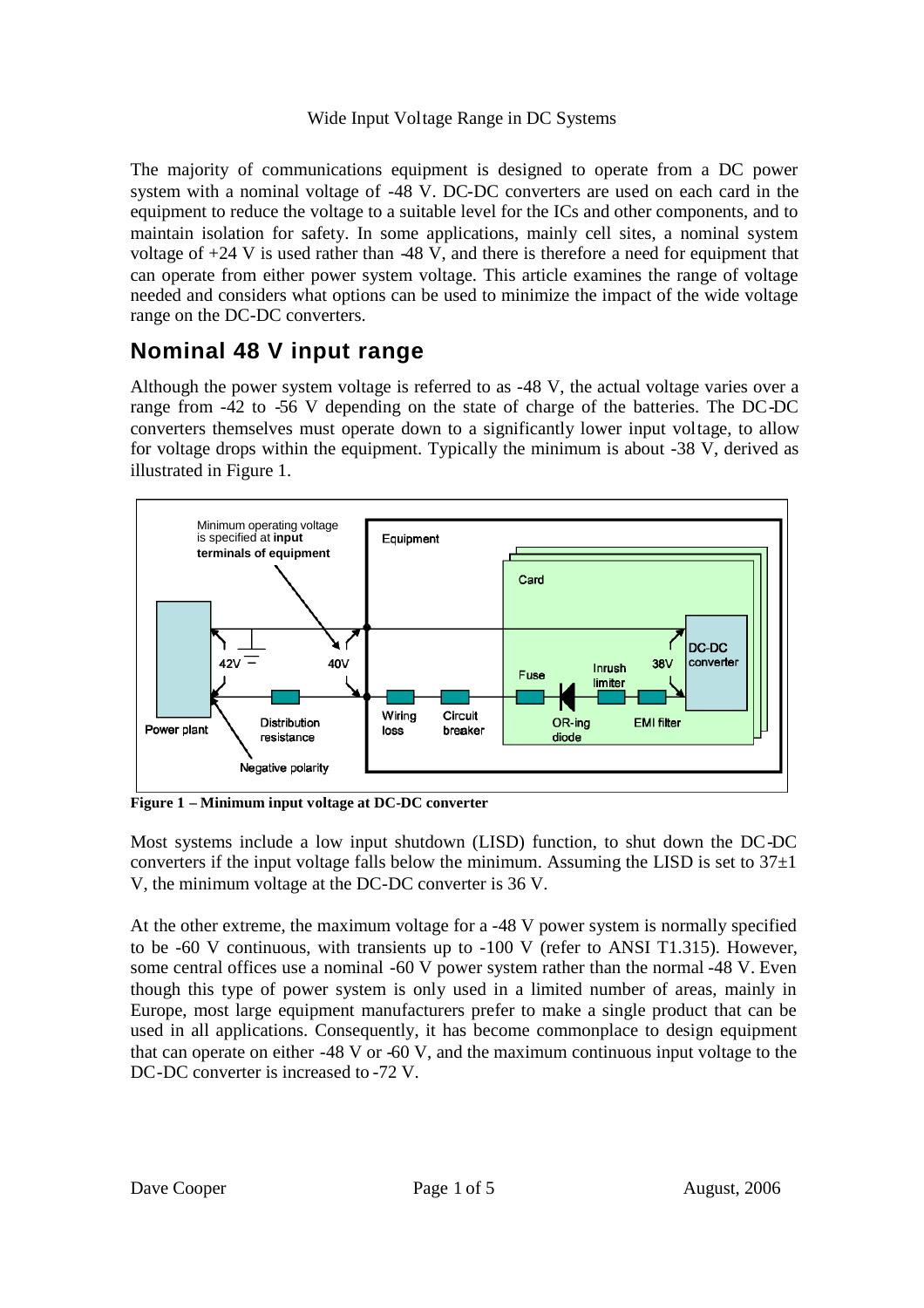Most commonly available DC-DC converters are therefore designed for a 2:1 input voltage of 36 to 72 V, or sometimes 36 to 75 V.

## **Nominal 24 V operation**

In some applications, particularly in cell sites, the DC power system has a nominal voltage of 24 V rather than 48 V. This allows the RF power amplifiers to be fed directly from the battery voltage with no DC-DC converter, simplifying the equipment and improving efficiency and cost. A 24 V battery has a voltage range from about 21 to 30 V, and the minimum voltage at the DC-DC converters is approximately 19 V because of the voltage drop in the distribution. If the LISD is set to  $18.5\pm0.5$  V, the minimum operating voltage for the DC-DC converters must be 18 V. Most DC-DC converters for this application are designed for an input voltage of 18 to 36 V, again a 2:1 range.



**Figure 2 – Minimum input voltage in 24V system**

Note that the distribution voltage drops must be approximately half those in a 48 V system, as shown in Figure 2. This may be achieved by locating the power plant within (or very close to) the equipment, and by careful design of the power distribution within the equipment to minimize losses. When the equipment and power plant are located within the same cabinet, it may also be possible to eliminate the ORing diode since redundant feeds are not needed.

### **Dual input range**

Although many older cell sites use 24 V power systems, most newer sites now use 48 V. There is therefore a need for cell-site equipment manufacturers to offer products that can be used in either a 24 V or a 48 V application. One way to achieve this is to design the DC-DC converters to operate from the full 4:1 input voltage range of 18-72 V. Although this approach is possible, it makes the design of the DC-DC converters much more difficult, reducing the performance and increasing the cost. The operating duty-cycle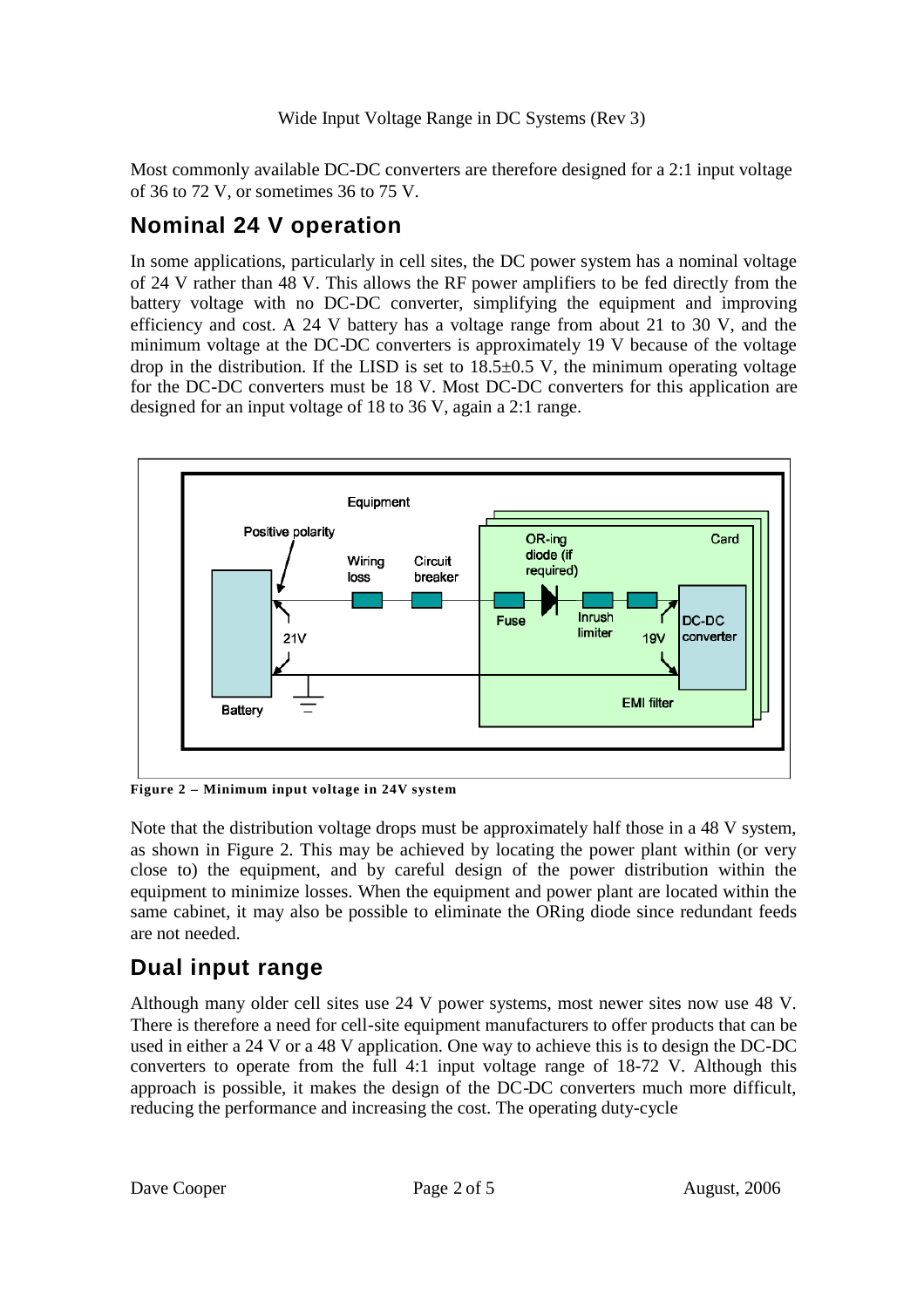Wide Input Voltage Range in DC Systems (Rev 3)

must vary over the 4:1 range, leading to very high peak currents and reduced efficiency. The switching components must be able to handle both high current (at minimum input) and high voltage (at maximum input), forcing compromises in component selection. Furthermore, the same constraints apply to the other primary components on the cards: the fuse, ORing diode, inrush limiter and EMI filter must all be capable of handling twice as much current as in a 48V system but must still be rated for at least 72 V (100 V peak). The distribution wiring must also be much heavier gauge, since fuses and circuit breakers chosen for the 24 V current rating will provide much less protection against overloads and faults.

A further complication is that the polarity of the 24 V system is normally positive, whereas the polarity of 48 V and 60 V systems is normally negative. Although it is possible to design equipment with a floating primary that can be grounded in either polarity, this requires additional compromises and can make it more difficult to achieve regulatory approval.

### **Pre-converter**

An alternative approach that minimizes the need for compromise is to design the equipment itself for 48 V input and use a pre-converter in 24V applications. This approach is illustrated in Figure 3.



**Figure 3 – 24 V power system with pre- converter**

With this approach, all the DC-DC converters in the equipment shelf, as well as the primary circuits on the cards, only have to handle voltages close to the nominal 48 V because the pre-converter provides regulation. The system efficiency is slightly reduced due to the double conversion, although the pre-converter only requires a 2:1 input range and can achieve better than 90% efficiency. The loss of efficiency can be offset somewhat because the limited voltage range at the output of the pre-converter allows the efficiency of the DC-DC converters on the cards to be higher than in a normal 48 V application. Furthermore, because the pre-converter provides isolation the equipment does not need any added components to deal with the change of polarity.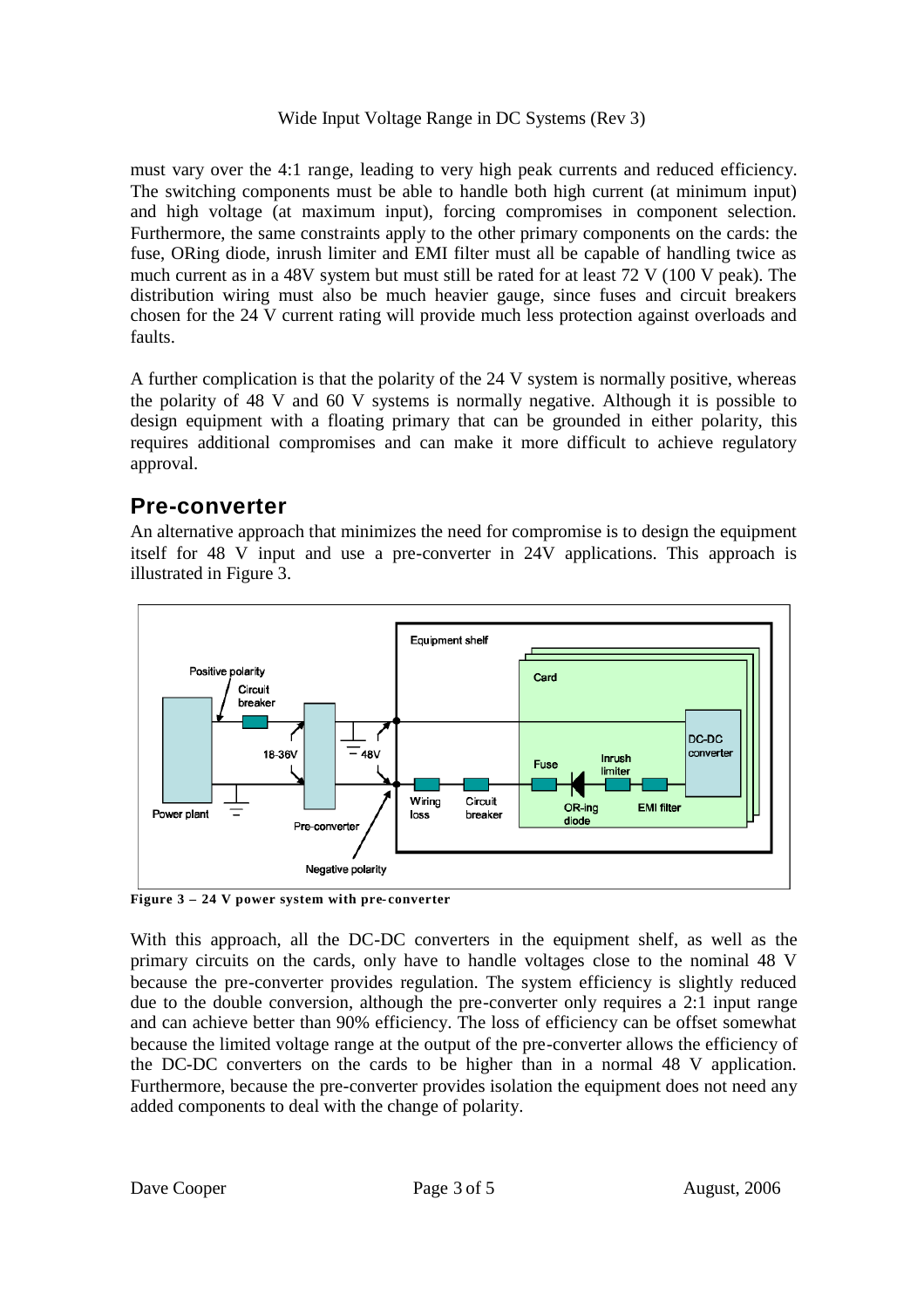#### Wide Input Voltage Range in DC Systems (Rev 3)

With this solution, in applications where the equipment is powered from 48 V the preconverter can be simply omitted. This means that the overall system efficiency and cost in these applications are unaffected by the dual range input capability. In contrast, the use of wide-range input DC-DC converters on each card compromises cost and performance in all applications, both 24 V and 48 V.

### **Comparison of options**

The table below gives a comparison of options for equipment that must be capable of operation from either  $-48$  V or  $+24$  V:

| <b>OPTION</b>                                  | <b>ADVANTAGES</b>                                                                                                                                                                                                 | <b>DISADVANTAGES</b>                                                                                                                                                                                                                                                                                                                 |
|------------------------------------------------|-------------------------------------------------------------------------------------------------------------------------------------------------------------------------------------------------------------------|--------------------------------------------------------------------------------------------------------------------------------------------------------------------------------------------------------------------------------------------------------------------------------------------------------------------------------------|
| Separate products for<br>24 V, 48 V            | • Product can be optimized for<br>each input voltage                                                                                                                                                              | • Two separate products must be<br>designed and supported.<br>• All cards affected                                                                                                                                                                                                                                                   |
| Wide range DC-DC<br>converters on each<br>card | · Single product covers full<br>range with no hardware<br>changes                                                                                                                                                 | • DC-DC converters difficult to<br>design<br>- Very few sources available<br>- Reduced efficiency<br>• Card input circuits must handle<br>high current and high voltage<br>- Inrush limit (hot swap) very<br>difficult to design<br>- Input capacitors very large<br>• Reduced fault protection<br>• Must handle dual input polarity |
| Pre-converter for<br>24 V system               | • Main product used over full<br>range<br>• 48 V applications unaffected<br>• No impact on card DC-DC<br>converters<br>• No impact on card input<br>circuits<br>• No requirement to handle<br>dual input polarity | • Power efficiency lower for 24 V<br>application<br>• Pre-converter option card/module<br>required for 24 V application                                                                                                                                                                                                              |

# **Application example**

Traditional cell sites have a +24 V power system to suit first-generation cellular network equipment. The next generation of cellular and mobile equipment, for GSM (Global System for Mobile) communications and 3G (Third-Generation) data networks, is designed to operate from -48 V. Carriers are therefore faced with the need to either redesign the equipment or support both voltages in the same wireless base station. The pre-converter solution allows the next generation -48 V equipment to be powered from